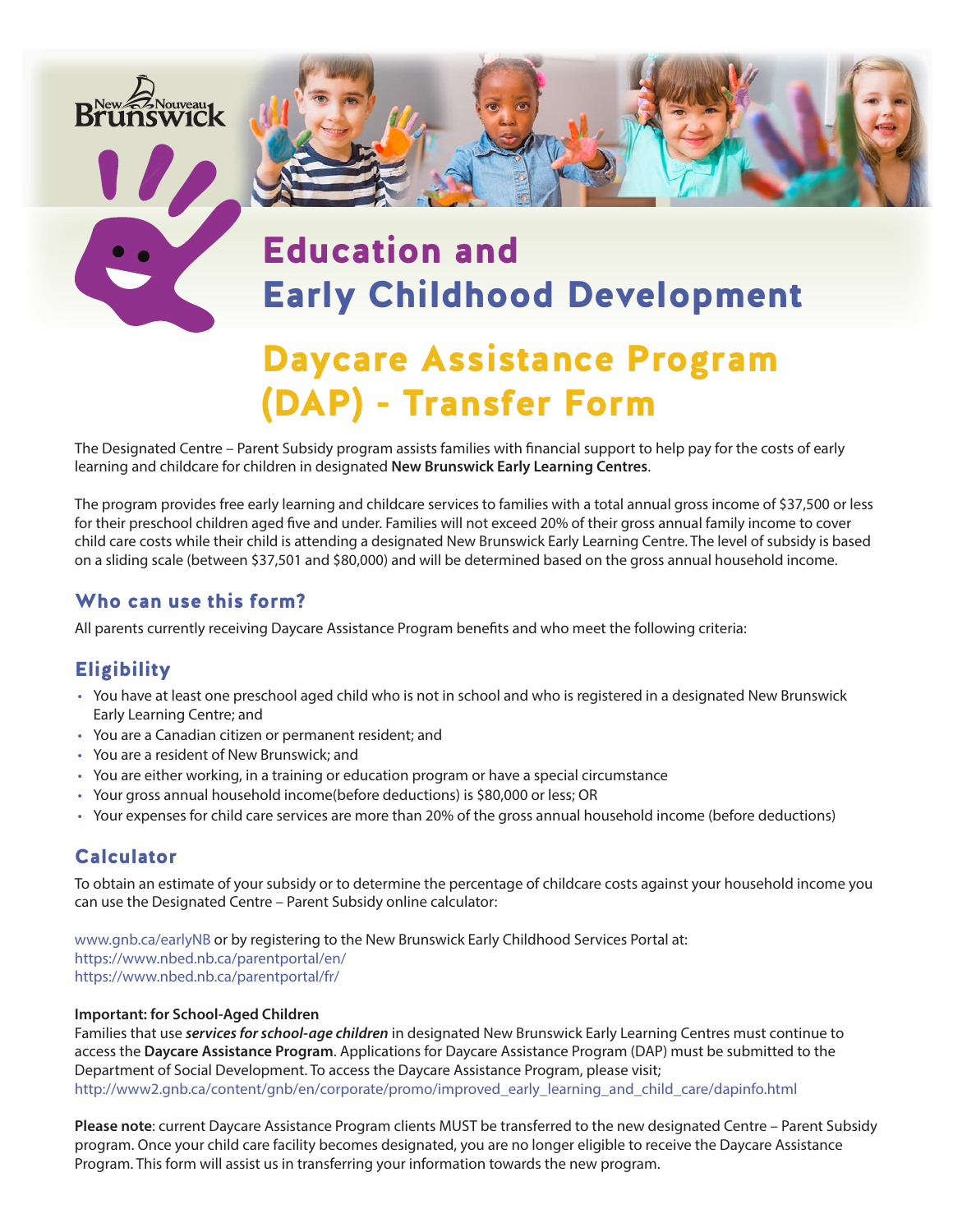# Consent Form - Transfer of information

**Daycare Assistance Program (DAP**) of the Department of Social Development to the **Designated Centre – Parent Subsidy Program** of the Department of Education and Early Childhood Development

| <b>Parent/Guardian</b>                                                 |                                                                                                                            |                 |                    |                       |  |
|------------------------------------------------------------------------|----------------------------------------------------------------------------------------------------------------------------|-----------------|--------------------|-----------------------|--|
| Last name                                                              | <b>First name</b>                                                                                                          |                 | <b>Maiden name</b> |                       |  |
|                                                                        |                                                                                                                            |                 |                    |                       |  |
| <b>Address</b>                                                         |                                                                                                                            |                 |                    |                       |  |
| City/<br><b>Town</b>                                                   |                                                                                                                            | <b>Province</b> |                    | <b>Postal</b><br>code |  |
| <b>Phone number</b>                                                    | <b>Cell number</b>                                                                                                         |                 | <b>Email</b>       |                       |  |
|                                                                        |                                                                                                                            |                 |                    |                       |  |
| <b>Parent/Guardian - Need for Childcare</b>                            |                                                                                                                            |                 |                    |                       |  |
| Training/Education<br>Working<br>Special circumstances: Please specify |                                                                                                                            |                 |                    |                       |  |
| <b>Gross Annual Income</b>                                             | Provide your gross annual income (before deductions).<br>This amount can be found on Line 150 of your Notice of Assessment |                 |                    |                       |  |
| \$                                                                     |                                                                                                                            |                 |                    |                       |  |

| <b>Parent/Guardian 2</b>                                               |                                                                                                                            |                 |                    |                       |
|------------------------------------------------------------------------|----------------------------------------------------------------------------------------------------------------------------|-----------------|--------------------|-----------------------|
| <b>Last name</b>                                                       | <b>First name</b>                                                                                                          |                 | <b>Maiden name</b> |                       |
|                                                                        |                                                                                                                            |                 |                    |                       |
| <b>Address</b>                                                         |                                                                                                                            |                 |                    |                       |
| City/<br><b>Town</b>                                                   |                                                                                                                            | <b>Province</b> |                    | <b>Postal</b><br>code |
| <b>Phone number</b>                                                    | <b>Cell number</b>                                                                                                         |                 | <b>Email</b>       |                       |
|                                                                        |                                                                                                                            |                 |                    |                       |
| <b>Parent/Guardian 2 - Need for Childcare</b>                          |                                                                                                                            |                 |                    |                       |
| Training/Education<br>Working<br>Special circumstances: Please specify |                                                                                                                            |                 |                    |                       |
| <b>Gross Annual Income</b>                                             | Provide your gross annual income (before deductions).<br>This amount can be found on Line 150 of your Notice of Assessment |                 |                    |                       |
| \$                                                                     |                                                                                                                            |                 |                    |                       |

# **Proof of income – Gross annual household income (before deductions**)

- **For each member of your household, please provide copies of one of the following documents**:
- The most recent Notice of Assessment (line 150) issued by the Canada Revenue Agency;
	- **or**
- The four most recent, consecutive pay stubs.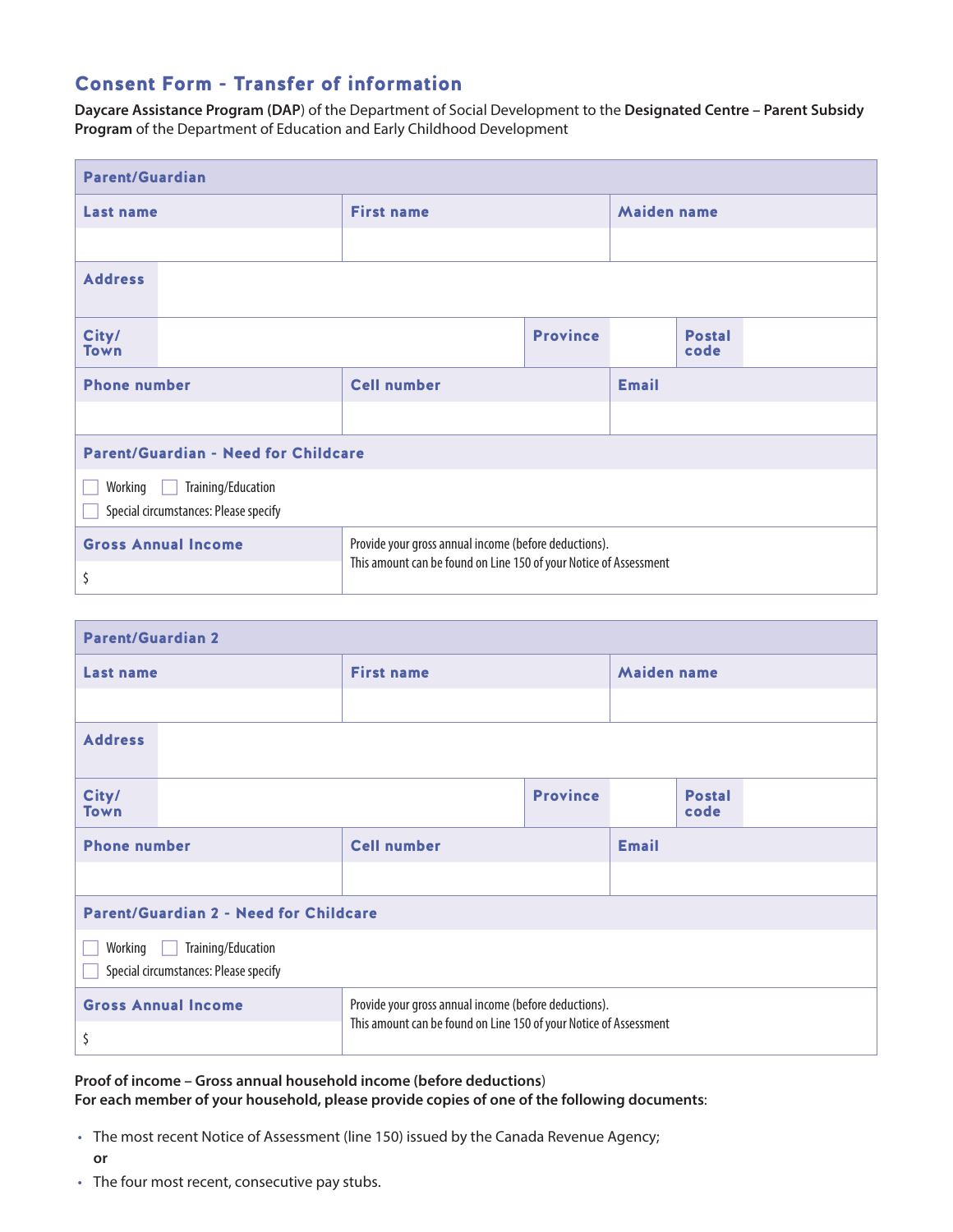# Information on registration and family needs

Please indicate each child's needs relative to the Program

### **Child 1**

| <b>Child's Last Name</b>                           | <b>Child's First Name</b>     |                                              | Date of Birth (yyyy-mm-dd)                            |               |
|----------------------------------------------------|-------------------------------|----------------------------------------------|-------------------------------------------------------|---------------|
|                                                    |                               |                                              |                                                       |               |
| Age                                                | Attendance                    |                                              | <b>Daily Cost</b>                                     | Days/per week |
| Infant (0-23 months)                               | Full-time (4 or more hrs/day) |                                              |                                                       |               |
| Preschool (2-5 years)                              |                               | Part-time (more than 2, less than 4 hrs/day) |                                                       |               |
| <b>Name of New Brunswick Early Learning Centre</b> |                               |                                              | <b>Address of New Brunswick Early Learning Centre</b> |               |
|                                                    |                               |                                              |                                                       |               |

#### **Child 2** (*if any*)

| <b>Child's Last Name</b>                             | <b>Child's First Name</b>                                                                   |                                                       | Date of Birth (yyyy-mm-dd) |               |
|------------------------------------------------------|---------------------------------------------------------------------------------------------|-------------------------------------------------------|----------------------------|---------------|
|                                                      |                                                                                             |                                                       |                            |               |
| Age<br>Infant (0-23 months)<br>Preschool (2-5 years) | Attendance<br>Full-time (4 or more hrs/day)<br>Part-time (more than 2, less than 4 hrs/day) |                                                       | <b>Daily Cost</b>          | Days/per week |
| <b>Name of New Brunswick Early Learning Centre</b>   |                                                                                             | <b>Address of New Brunswick Early Learning Centre</b> |                            |               |
|                                                      |                                                                                             |                                                       |                            |               |

### **Child 3** (*if any)*

| <b>Child's Last Name</b>                             | <b>Child's First Name</b>                   |                                              | Date of Birth (yyyy-mm-dd)                            |               |
|------------------------------------------------------|---------------------------------------------|----------------------------------------------|-------------------------------------------------------|---------------|
|                                                      |                                             |                                              |                                                       |               |
| Age<br>Infant (0-23 months)<br>Preschool (2-5 years) | Attendance<br>Full-time (4 or more hrs/day) | Part-time (more than 2, less than 4 hrs/day) | <b>Daily Cost</b>                                     | Days/per week |
| <b>Name of New Brunswick Early Learning Centre</b>   |                                             |                                              | <b>Address of New Brunswick Early Learning Centre</b> |               |

### **Child 4** (*if any*)

| <b>Child's Last Name</b>                             | <b>Child's First Name</b>                   |                                              | Date of Birth (yyyy-mm-dd)                            |               |
|------------------------------------------------------|---------------------------------------------|----------------------------------------------|-------------------------------------------------------|---------------|
|                                                      |                                             |                                              |                                                       |               |
| Age<br>Infant (0-23 months)<br>Preschool (2-5 years) | Attendance<br>Full-time (4 or more hrs/day) | Part-time (more than 2, less than 4 hrs/day) | <b>Daily Cost</b>                                     | Days/per week |
| <b>Name of New Brunswick Early Learning Centre</b>   |                                             |                                              | <b>Address of New Brunswick Early Learning Centre</b> |               |